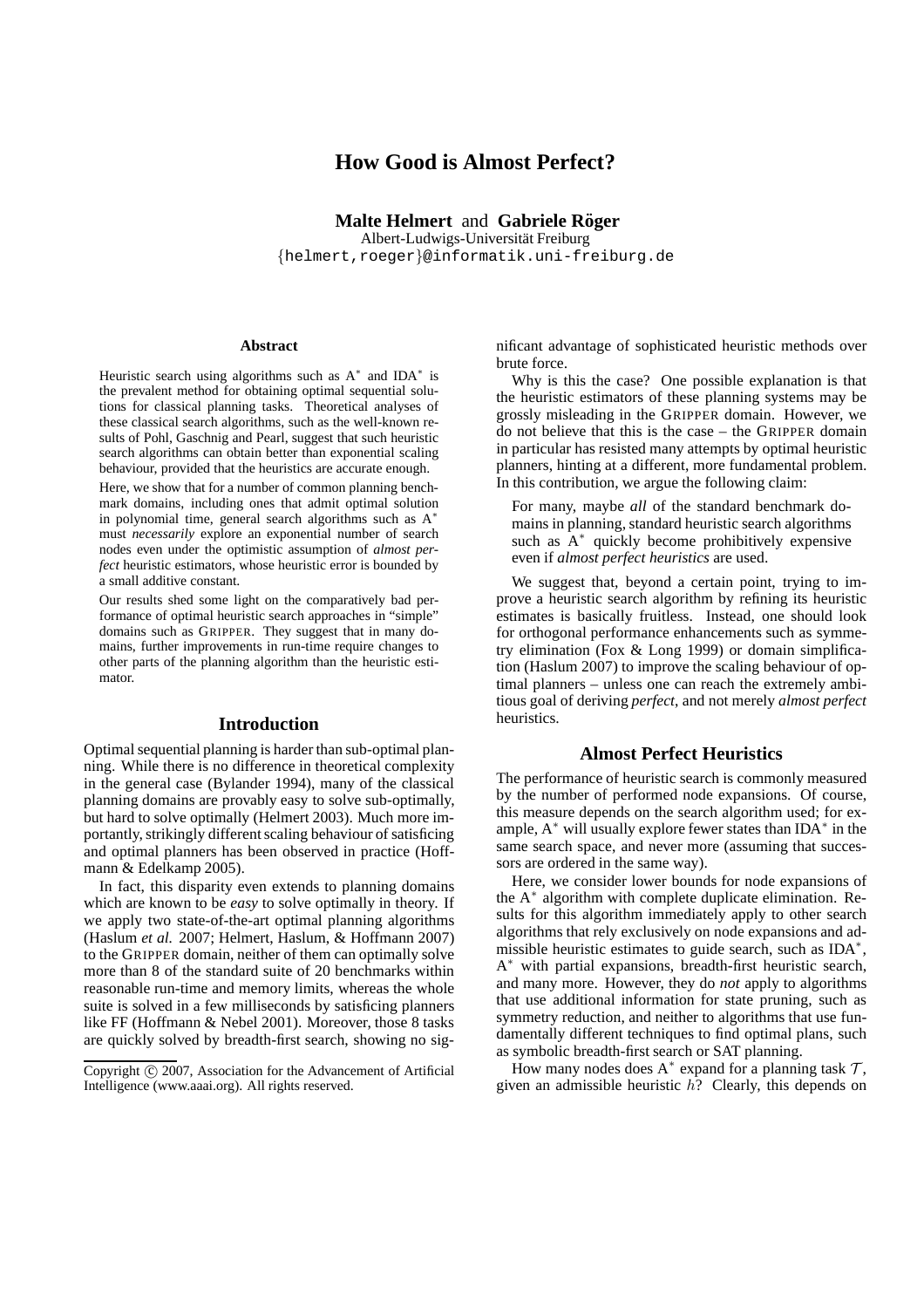the properties of  $T$  and h. It also depends on some rather accidental features of the search algorithm implementation, in particular on the order in which nodes with identical  $f$ values are explored. Because we are interested in lower bounds, one conservative assumption is to estimate the solution effort by the number of states s with the property  $f(s) := g(s) + h(s) < h^{*}(\mathcal{T})$ , where  $g(s)$  is the cost (or distance – we assume a unit cost model) for reaching s from the initial state,  $h(s)$  is the heuristic estimate for s, and  $h^*(\mathcal{T})$  is the optimal solution cost for  $\mathcal{T}$ . All states with this property *must* be considered by A<sup>∗</sup> in order to guarantee that no solutions of length below  $\tilde{h}^*(\mathcal{T})$  exist. In practice, a heuristic search algorithm will also expand *some* states with  $f(s) = h^*(\mathcal{T})$ , but we ignore those in our estimates.

Our aim is to demonstrate fundamental limits to the scaling possibilities of optimal heuristic search algorithms when applied to planning tasks. For this purpose, we show that  $A^*$  search effort already grows extremely fast for a family of very powerful heuristic functions. More precisely, we consider heuristics parameterized by a natural number  $c \in \mathbb{N}_1$  where the heuristic estimate of state s is defined as  $\max(h^*(s) - c, 0)$ , with  $h^*(s)$  denoting the length of an optimal solution from state  $s$  as usual. In the following, we use the notation " $h^* - c$ " to refer to this heuristic (not reflecting the maximization operation in the notation). In other words,  $(h^* - c)(s) := \max(h^*(s) - c, 0).$ 

We call heuristics like  $h^* - c$ , which only differ from the perfect heuristic h <sup>∗</sup> by an additive constant, *almost perfect*. Almost perfect heuristics are unlikely to be attainable in practice in most planning domains. Indeed, for any of the planning benchmark domains from IPC 1–4 that are NPhard to optimize, if there exists a polynomial-time computable almost perfect heuristic, then  $APX = PTAS$  and hence  $P = NP$  (Helmert, Mattmüller, & Röger 2006).

Throughout our analysis, we use the notation  $N^c(\mathcal{T})$  to denote the A<sup>\*</sup> node expansion lower bound for task  $\mathcal{T}$  when using heuristic  $h^* - c$ . In other words,  $N^c(\mathcal{T})$  is the number of states s with  $g(s) + (h^* - c)(s) < h^*(\mathcal{T})$ . This can be equivalently expressed as the number of states with  $f^*(s) := g(s) + h^*(s) < h^*(\mathcal{T}) + c$  and  $g(s) < h^*(\mathcal{T})$ . The objective of our analysis is to provide results for  $N^c(\mathcal{T})$ for planning tasks  $T$  drawn from the standard IPC benchmark domains, focusing on the "easiest" domains, namely those that fall within the approximation class APX (Helmert, Mattmüller,  $& Röger 2006$ . These domains are particularly relevant because they would intuitively appear most likely to be within reach of optimal planning techniques.

## **Related Work**

There is quite a bit of literature on the computational costs of A<sup>∗</sup> and related algorithms. A widely cited result by Pohl (1977) considers precisely the kind of heuristics we study in this paper, i. e. those with constant absolute error. He proves that the  $A^*$  algorithm requires a linear number of node expansions in this case. However, the analysis relies on certain critical assumptions which are commonly violated in planning tasks. First, it assumes that the branching factor of the search space is constant across inputs. If the branching factor is polynomially related to input size, as is often the case in planning, the number of node expansions is still polynomial in the input size for a fixed error  $c$ , but of an order that grows with c. More importantly, the analysis requires that there is only a single goal state and no transpositions in the search space. The latter assumption is violated in all common benchmark tasks in planning, and it is critical to Pohl's tractability result. For example, we show that the GRIPPER domains requires an exponential number of node expansions even with very low heuristic inaccuracies due to the large number of transpositions. Pohl also considers the case of heuristics with a constant *relative* error, i. e.,  $h(s) \approx c \cdot h^*(s)$ for some constant  $c < 1$ ; however, as our negative results already apply to the much more optimistic case of constant absolute error, we do not discuss this analysis.

Gaschnig (1977) extends Pohl's analysis to logarithmic absolute error (i. e.,  $h^*(s) - h(s) = O(\log(h^*(s))))$ , showing that  $A^*$  also requires a polynomial number of expansions under this less restrictive assumption. However, his analysis requires the same practically rare search space properties (no transpositions, a single goal state).

Both Pohl's and Gaschnig's work is concerned with worst-case results. Pearl (1984) extends their analyses by showing that essentially the same complexity bounds apply to the *average case*.

In addition to these analyses of A<sup>∗</sup> , the literature contains a number of results on the complexity of the IDA<sup>∗</sup> algorithm. The article by Korf et al. (2001) is particularly relevant in the planning context, because it presents an analysis which has recently been used to guide heuristic selection in the very effective optimal sequential planner of Haslum et al. (2007). Korf et al. show that IDA<sup>∗</sup> expands at most  $\sum_{i=0}^{k} N_i P(k-i)$  nodes to prove that no solution of length at most  $k$  exists (or to find such a solution, if it exists). Here,  $N_i$  is the number of nodes at depth i in the search tree, and  $P(m)$  is the probability that a randomly drawn node "deep" in the search tree has a heuristic value of  $m$ .

However, the formula only applies to IDA<sup>\*</sup>, and only in the limit of large  $k$ . We are interested in lower bounds on complexity for *any* general heuristic search algorithm, including ones that perform complete duplicate elimination. In that case, the number of states  $N_i$  at depth i eventually becomes zero, so that it is not clear what results that apply "in the limit of large  $k$ " signify. Moreover, with complete duplicate elimination, there is no reasonable way of defining the equilibrium distribution  $P$ . Therefore, we do not discuss this complexity result further.

## **Theoretical Results**

There are several ways of obtaining  $N^c(\mathcal{T})$  estimates. One way is to *measure* them empirically for particular values of  $c$  and particular tasks  $\mathcal T$  by using an algorithm that conducts  $A^*$  searches with the  $h^* - c$  heuristic. One advantage of this method is that it is fully general – it can be directly applied to arbitrary planning tasks, and any value  $c \in \mathbb{N}_1$ . We present some results obtained by this method in the following section.

However, the empirical approach has some drawbacks. Firstly, it is computationally expensive and thus limited to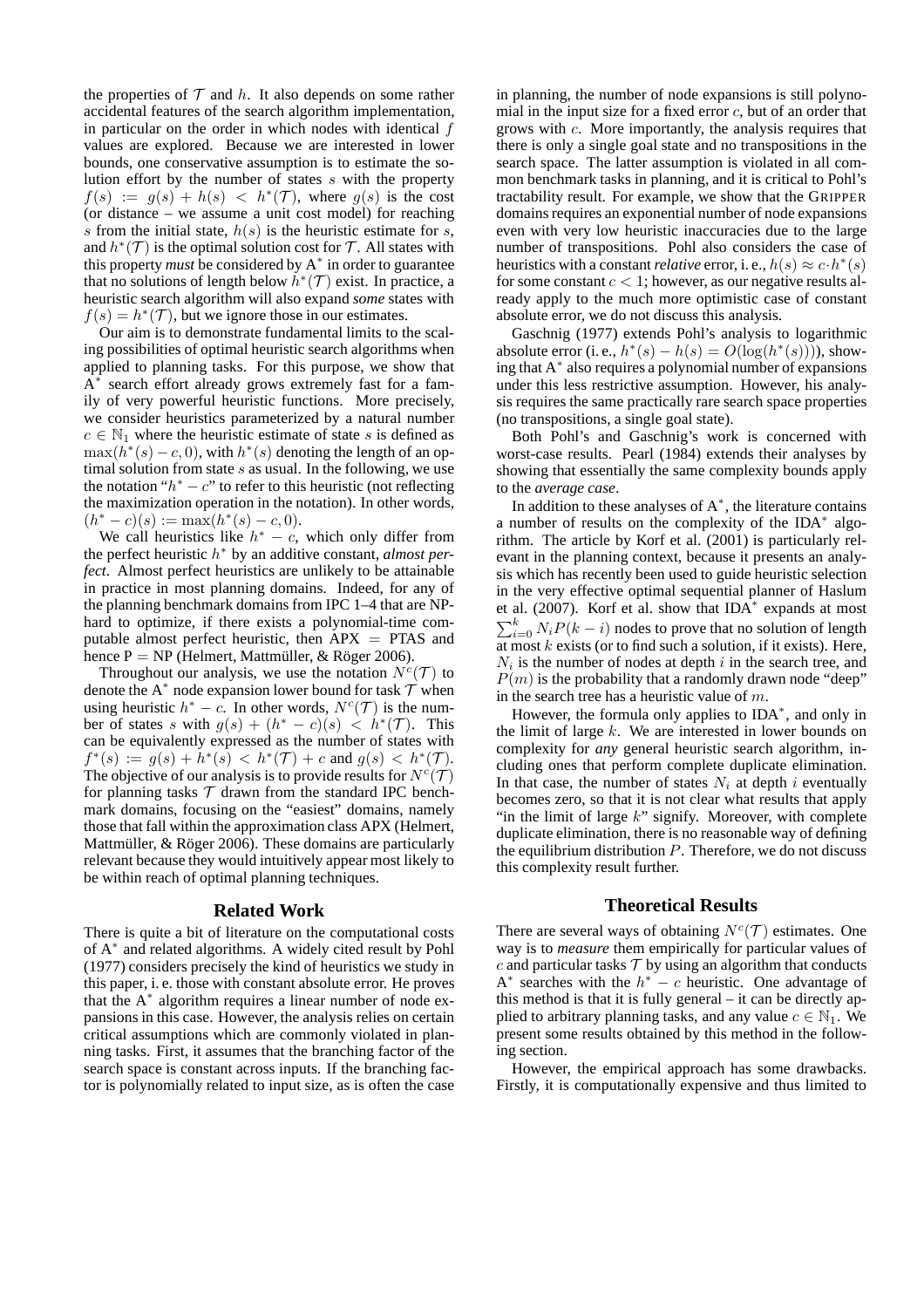

Figure 1: Initial state and goal of GRIPPER task  $\mathcal{T}_4$ .

comparatively small planning tasks (in particular, a subset of those which we can solve optimally by heuristic search). Secondly, its results are fairly opaque. In addition to knowing lower bounds for a certain set of planning tasks, we would also like to know *why* they arise, and how to extrapolate them to instances of larger size. For these purposes, theoretical results are preferable.

In this section, we present such theoretical results for three planning domains: GRIPPER, MICONIC-SIMPLE-ADL, and BLOCKSWORLD.<sup>1</sup> We choose these particular domains because we consider them fairly representative of the IPC domains in class APX. Similar theorems can be shown for most other APX domains such as MICONIC-STRIPS, LOGISTICS, ZENOTRAVEL, DEPOTS, and SCHEDULE.

Our theorems take the form of *worst case* results: In each of the domains, we show that there exist tasks of scaling size for which the number of states expanded by  $h^* - c$  grows exponentially. One problem with worst case considerations is that they might only apply in some fairly unusual "corner cases" that are unlikely to arise in practice. We partially avoid this problem by discussing families of tasks of different types. For example, we can observe exponential scaling of  $N^{i}(\mathcal{T})$  both for families of BLOCKSWORLD tasks where initial and goal configurations consist of a single tower and for families of tasks consisting of a large number of small towers. Still, *average-case* results are clearly also of interest, and are left as an interesting avenue for future work.

#### **GRIPPER**

In the GRIPPER domain, a robot with two arms needs to transport a number of balls from one room to another (Fig. 1). GRIPPER tasks are completely characterized by the number of balls, so there is no difference between worst-case and average-case results in this domain. We denote with  $\mathcal{T}_n$ the task with *n* balls. Assuming  $n \geq 2$ , the total number of reachable states of  $\mathcal{T}_n$  is  $S_n := 2 \cdot \overline{(2^n + 2n2^{n-1} + n(n-1))}$  $1)2^{n-2}$ ). (The initial factor of 2 represents the two possible robot locations; the three terms of the sum correspond to the cases of 0, 1 and 2 carried balls, respectively, and represent the contents of the robot arms and the locations of the balls not being carried. Note that the two robot arms can be distinguished.) We now state our main result for GRIPPER.

**Theorem 1** *Let*  $n \in \mathbb{N}_0$  *with*  $n \geq 2$ *. If n is even, then*  $N^1(\mathcal{T}_n) = N^2(\mathcal{T}_n) = \frac{1}{2}S_n - 3$  and  $N^c(\mathcal{T}_n) = S_n - 2n - 2$ 



Figure 2: Initial state and goal of MICONIC task  $\mathcal{T}_4$ .

for all  $c \geq 3$ *. If* n is odd, then  $N^1(\mathcal{T}_n) = N^2(\mathcal{T}_n) = S_n - 3$ *and*  $N^c(\overline{\mathcal{T}}_n) = S_n - 2$  *for all*  $c \geq 3$ .

**Proof sketch:** In the case where *n* is even, we call a state s *even* if the number of balls in each room is even, and *odd* otherwise. (Balls carried by the robot are counted towards the room in which the robot is located.)

The basic proof idea is that if  $n$  is even, then all even states apart from the two states where all balls are in the same room and the robot is in the other room are part of an optimal plan. Moreover, all odd states are parts of plans of length  $h^*(\mathcal{T}_n) + 2$ . (However, 2n odd states are still ruled out from  $N^c(\mathcal{T}_n)$  because their g value exceeds  $h^*(\mathcal{T}_n)$ .)

In the case where  $n$  is odd, all states except for the two states where all balls are in the same room and the robot is in the other room are part of an optimal plan.

The theorem shows that there is little hope of achieving significant pruning for GRIPPER by using heuristic estimators, even in the easier case where the number of balls is even. With a heuristic error of 1, about half of all reachable states need to be considered already, because they all lie on optimal paths to the goal. Moreover, once the heuristic error is greater than 2, the A<sup>∗</sup> algorithm has essentially no pruning power, and offers no advantage over breadth-first search with duplicate elimination.

#### **MICONIC-SIMPLE-ADL**

In the MICONIC domain family, there is an elevator moving between the floors of a building. There are passengers waiting at some of the floors; the goal is to transport each passenger to their destination floor. In the MICONIC-SIMPLE-ADL domain variant, there are *movement* actions, which move the elevator from one floor to any other floor in a single step, and *stop* actions, which drop off all passengers in the elevator whose destination is the current floor and at the same time load all passengers waiting to be served at that floor.

We consider the following family of MICONIC-SIMPLE-ADL tasks  $\mathcal{T}_n$ : There are  $(n + 1)$  floors and n passengers. The elevator is initially located at the bottom floor, which is also the destination of all passengers. There is one passenger waiting to be served at each floor except the bottom one (Fig. 2).

An optimal plan for  $\mathcal{T}_n$  clearly needs  $h^*(\mathcal{T}_n) = 2(n+1)$ steps: Move to each floor where a passenger is waiting and stop there. Once all passengers are boarded, move to the destination floor and stop again to drop off all passengers.

Altogether there are  $S_n := 3^n(n + 1)$  states in the search space (each passenger can be waiting, boarded, or served;

<sup>&</sup>lt;sup>1</sup>We assume familiarity with these domains and point to the literature (Helmert 2006) for definitions and details.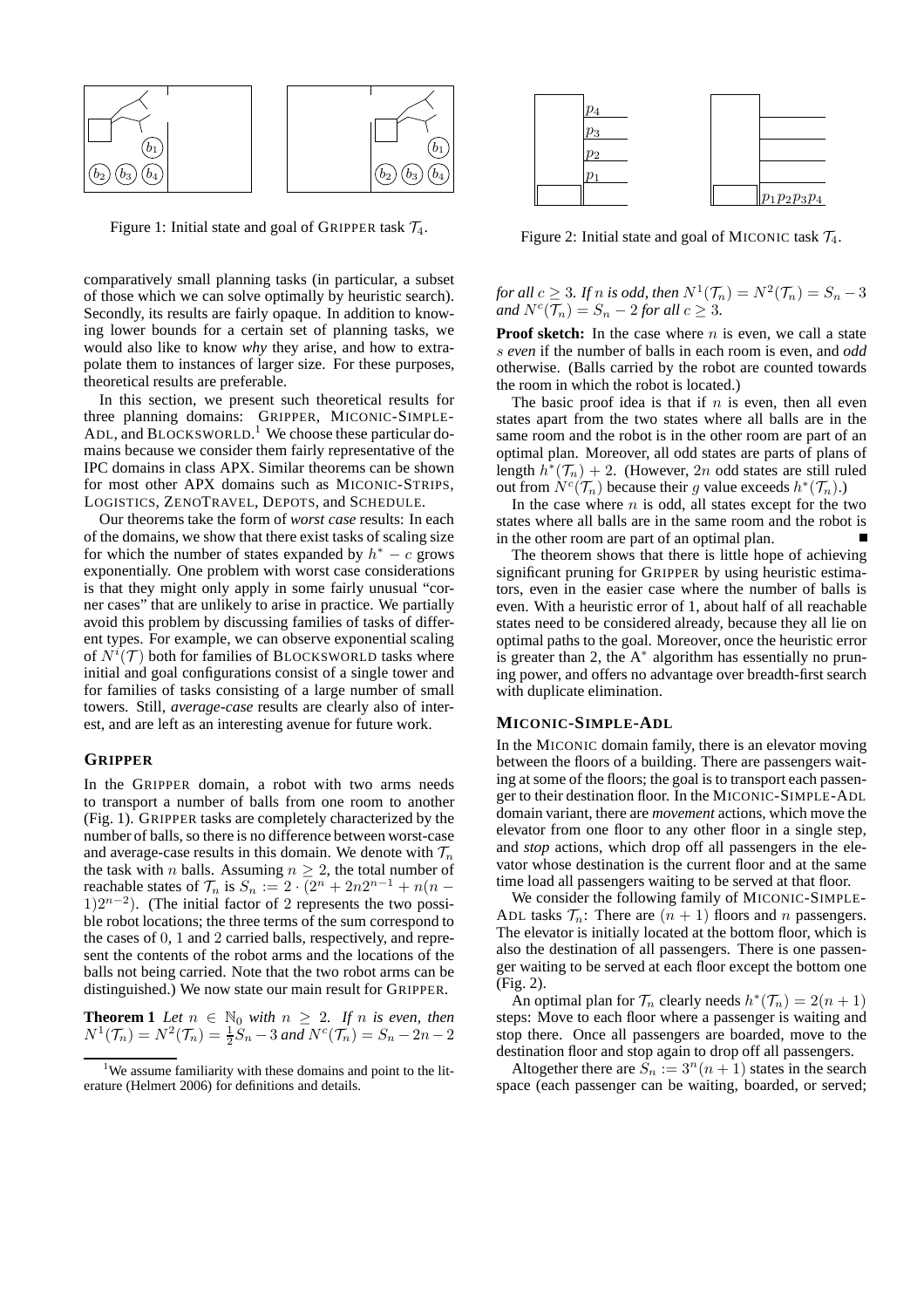the elevator can be at  $(n + 1)$  different locations). Some of these states are never expanded by A<sup>∗</sup> with any heuristic (not even by  $h = 0$ ), because they cannot be reached within  $h^*(\mathcal{T}_n)$  steps. However, the number of such states is fairly small, and *all other reachable states must be expanded by A* ∗ *if the heuristic error is at least* 4*.*

**Theorem 2** *For all*  $c \ge 4$ ,  $N^c(\mathcal{T}_n) = S_n - (\sum_{k=0}^n {n \choose k} (k +$  $1) - 2$ .

**Proof sketch:** As noted above,  $h^*(\mathcal{T}_n) = 2(n+1)$ , which means that states with  $g(s) > 2(n + 1)$  will never be expanded. These states can be exactly characterized: A state satisfies  $g(s) > 2(n + 1)$  (equivalently,  $g(s) = 2n + 3$ ) iff each passenger is served or boarded, the elevator is either at the bottom floor or the origin floor of a served passenger, and s is neither the state where all passengers are served and the elevator is at the bottom floor nor the state where all passengers are boarded and the elevator is at the bottom floor. Using this characterization, we can compute the number of such states as  $\sum_{k=0}^{n} {n \choose k} (k+1) - 2$  (the sum is over the number of served passengers k,  $\binom{n}{k}$  represents the number of possibilities of picking those  $k$  out of the total n passengers,  $(k + 1)$  is the number of possible elevator floors for a given value of  $k$ , and 2 is deducted for the two exceptions).

It remains to show that all other states s are expanded by the  $h^* - 4$  heuristic. For this, it suffices to observe that each other state is part of an irreducible plan of length at most  $h^* + 3$ . Let s be such a state where the elevator is at floor l. The following plan traverses  $s$  and has length at most  $h^* + 3$ : First collect all passengers which are served in s and drop them off at the bottom floor, then collect all passengers boarded in  $s$ , then move to  $l$ . (At this point, we are in state s.) Finally, pick up the remaining passengers and drop them off at the bottom floor.

We remark that  $\sum_{k=0}^{n} {n \choose k} (k+1) - 2 < \sum_{k=0}^{n} {n \choose k} (n + 1)$ 1) =  $2^n(n + 1)$ , which is negligible compared to  $S_n$  =  $3^{n}(n+1)$ , so the fraction of states *not* explored by  $h^{*}-4$ quickly tends towards zero as  $n$  increases.

We also remark that a similar construction is possible with tasks where all origin and destination floors are disjoint.

### **BLOCKSWORLD**

In the BLOCKSWORLD domain blocks stacked into towers must be rearranged by a robotic arm which can pick up the top block of a tower and place it on another tower or on the table.

One easy way of defining a family of BLOCKSWORLD tasks for which non-perfect heuristics must perform exponential amounts of search is to create a linear number of "independent" subproblems.<sup>2</sup> One example is an initial state with  $n$  stacks of two blocks each, each of which needs to be reversed in the goal. Since the independent subplans can be interleaved arbitrarily, there are exponentially many states that are part of optimal plans, which implies that  $N^1(\mathcal{T}_n)$ grows exponentially.

| $b_4$ | $b_3$            |  |
|-------|------------------|--|
| $b_3$ | $\mathfrak{b}_2$ |  |
| $b_2$ | $b_1$            |  |
| $b_1$ | $\mathfrak{b}_4$ |  |

Figure 3: Initial and goal state of BLOCKSWORLD task  $\mathcal{T}_4$ .

| $\it n$ | $\boldsymbol{n}$ | $\it n$ |         |
|---------|------------------|---------|---------|
| 3       |                  |         | 915     |
| 4       | 9                | 10      | 3749    |
| 5       | 16               | 11      | 17046   |
| 6       | 33               | 12      | 84627   |
| 7       | 83               | 13      | 453699  |
| 8       |                  | 14      | 2605384 |

Figure 4: Lower bound of the number of expanded states in a BLOCKSWORLD task  $\mathcal{T}_n$  with heuristic error  $c = 1$ .

However, we can prove a similar result even in the case where all blocks are stacked into a single tower in the initial state and goal. Consider the class of BLOCKSWORLD instances  $\mathcal{T}_n$  where one block shall be moved from the top of a tower with  $n$  blocks to the base of the tower (Fig. 3).

For these tasks, a heuristic planner needs to expand an exponential number of states – even if the heuristic has only an error of  $c = 1$ . The number  $N^1(\mathcal{T}_n)$  of states that need to be expanded depends on the Bell numbers  $B_k$  (defined as the number of partitions of a set with  $k$  elements), which grow exponentially in  $k$ . More precisely, we get the following formula (technical proof omitted):

$$
N^{1}(\mathcal{T}_{n}) = 4 \cdot \sum_{k=0}^{n-4} B_{k} + 3B_{n-3} + 2
$$

To get an impression of the rate of growth of  $N^1(\mathcal{T}_n)$ , values for  $n = 3, \ldots, 14$  are depicted in Fig. 4.

## **Empirical Results**

We have seen that the  $h^* - c$  family of heuristics has surprisingly bad theoretical properties in a number of common planning domains. This result immediately prompts the question: Can we observe this behaviour in practice?

To answer this question, we have devised an algorithm to compute  $N^c(\mathcal{T})$  values and applied it to planning tasks from the IPC benchmark suite. One obvious problem in computing these values is that they are defined in terms of the perfect heuristic estimate of a state  $h^*(s)$ , which usually cannot be determined efficiently. (Otherwise, there would be no need to write this paper.)

One possible way of computing  $N^c(\mathcal{T})$  is to completely explore the state space of  $\mathcal T$ , then search backwards from the goal states to determine the  $h^*(s)$  values. However, generating *all* states is not actually necessary. Recall that we are interested in  $N^c(\mathcal{T})$ , which is the number of states s with  $g(s) + (h^* - c)(s) < h^*(\mathcal{T})$ . Obviously, all these states are

<sup>&</sup>lt;sup>2</sup>This is a general idea that works for a large number of benchmark domains, including many of those not discussed here.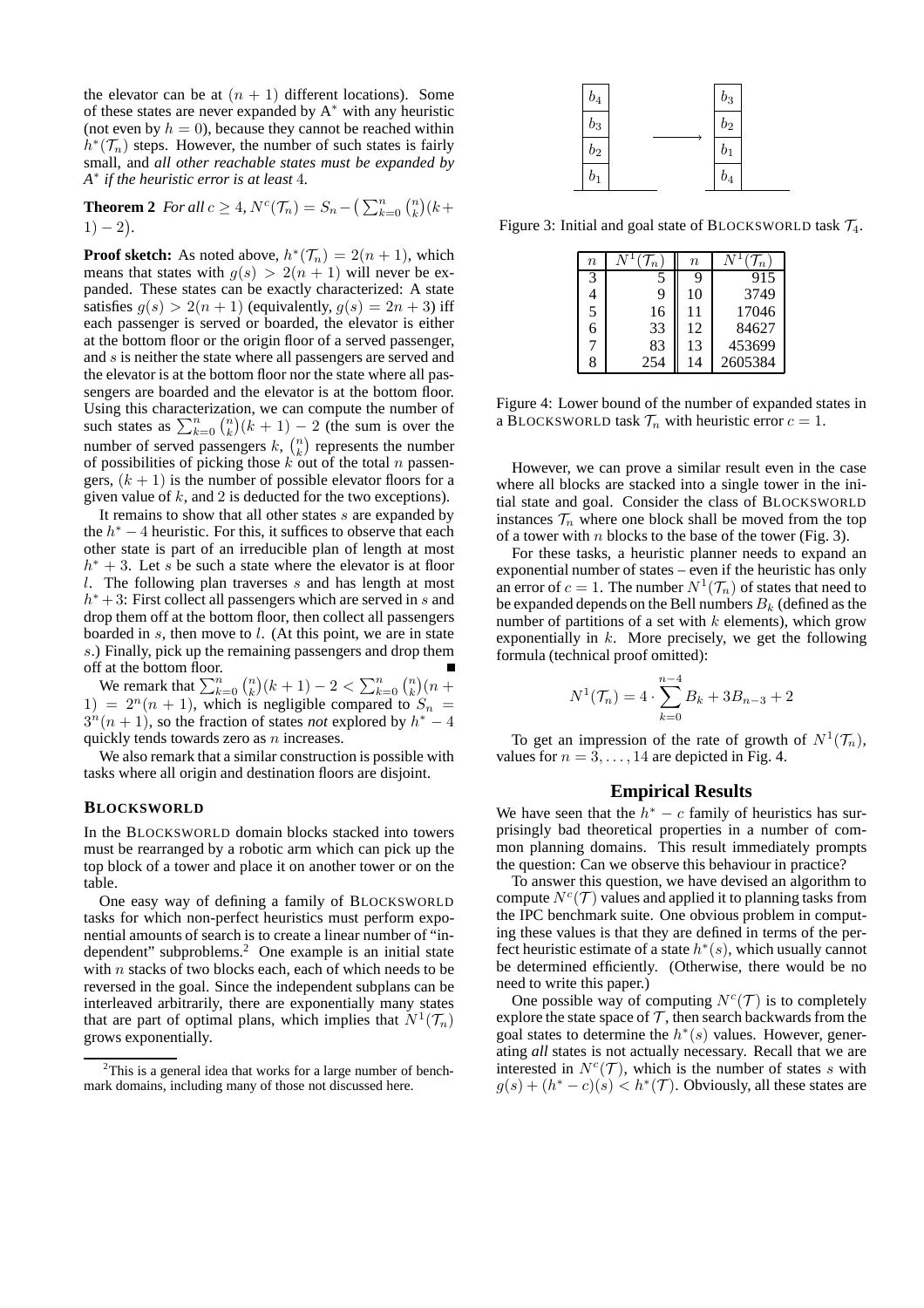

Figure 5: Schematic view of the search space. Goal nodes are depicted as diamonds, others as circles. Solid nodes belong to  $N^c(\mathcal{T})$ ; hollow ones do not.

reachable within less than  $h^*(\mathcal{T})$  steps from the initial state. Furthermore, they must have a descendant which is a goal state and has a depth of at most  $h^*(\mathcal{T})+c-1$  (Fig. 5). Thus, for determining  $h^*(s)$  for the relevant nodes s, it is sufficient to know all goal states until that depth. For this purpose, we employ a consistent and admissible heuristic to expand all nodes up to and including the f layer  $h^*(\mathcal{T}) + c - 1$ .

In summary, we use the following algorithm:

- 1. Perform an A<sup>\*</sup> search with an arbitrary consistent and admissible heuristic until a goal is found at depth  $h^*(\mathcal{T})$ .
- 2. Continue the search until all states in layer  $h^*(\mathcal{T}) + c 1$ have been expanded.
- 3. Determine the optimal goal distance  $h^*(s)$  within the explored part of the search space for all expanded nodes s by searching backwards from the detected goals.
- 4. Count the nodes with  $g(s) + (h^* c)(s) < h^*(\mathcal{T})$ .

The outcome of the experiment is shown in Fig. 6. For all IPC tasks from the domains considered, we attempted to measure  $N^{c}(\mathcal{T})$  for  $c \in \{1, 2, 3, 4, 5\}$  using the technique outlined above. Instances within a domain are ordered by scaling size; in cases where the IPC suite contains several tasks of the same size, we only report data for the one that required the largest search effort. Results are shown up to the largest instance size for which we could reliably complete the computation for  $c = 1$  within a 3 GB memory limit. (Blank entries for  $c > 1$  correspond to cases where the memory limit was exceeded for these larger values.)

For the GRIPPER domain and both MICONIC variants, the theoretical worst-case results are clearly confirmed by the outcome of the experiments. Even for  $c = 1$ , run-time of the algorithm scales exponentially with instance size. The data for BLOCKSWORLD and LOGISTICS is less conclusive, but there appears to be a similar trend (for BLOCKSWORLD, this is most pronounced for  $c = 5$ ).

Extrapolating from the expansion counts in the figure, it appears unlikely that a standard heuristic search approach can be used to solve GRIPPER tasks of size beyond 10–12, or reliably solve MICONIC tasks of size beyond 16–18.

| task                 | $h^*(\mathcal{T})$ | $N^1(\mathcal{T})$ | $N^2(\mathcal{T})$ | $N^3(\mathcal{T})$ | $N^4(\mathcal{T})$ | $N^5(\mathcal{T})$ |  |  |
|----------------------|--------------------|--------------------|--------------------|--------------------|--------------------|--------------------|--|--|
| <b>BLOCKSWORLD</b>   |                    |                    |                    |                    |                    |                    |  |  |
| $04-1$               | 10                 | 10                 | 10                 | 16                 | 16                 | 29                 |  |  |
| $05 - 2$             | 16                 | 28                 | 28                 | 72                 | 72                 | 162                |  |  |
| $06-2$               | 20                 | 27                 | 27                 | 144                | 144                | 476                |  |  |
| $07 - 1$             | 22                 | 106                | 106                | 606                | 606                | 2244               |  |  |
| $08 - 1$             | 20                 | 66                 | 66                 | 503                | 503                | 2440               |  |  |
| $09-0$               | 30                 | 411                | 411                | 3961               | 3961               | 21135              |  |  |
| <b>GRIPPER</b>       |                    |                    |                    |                    |                    |                    |  |  |
| 01                   | 11                 | 125                | 125                | 246                | 246                | 246                |  |  |
| 02                   | 17                 | 925                | 925                | 1842               | 1842               | 1842               |  |  |
| 03                   | 23                 | 5885               | 5885               | 11758              | 11758              | 11758              |  |  |
| 04                   | 29                 | 34301              | 34301              | 68586              | 68586              | 68586              |  |  |
| 05                   | 35                 | 188413             | 188413             | 376806             | 376806             | 376806             |  |  |
| 06                   | 41                 | 991229             | 991229             | 1982434            | 1982434            | 1982434            |  |  |
| 07                   | 47                 | 5046269            | 5046269            | 10092510           | 10092510           | 10092510           |  |  |
| LOGISTICS<br>$4 - 0$ | (IPC 2)<br>20      | 159                | 408                | 1126               | 1780               | 2936               |  |  |
| $5 - 0$              | 27                 | 459                | 2391               | 5693               | 14370              | 21124              |  |  |
| $6 - 0$              | 25                 | 411                | 2160               | 5712               | 14485              | 23967              |  |  |
| $7 - 1$              | 44                 | 17617              | 111756             | 427944             |                    |                    |  |  |
| $8 - 1$              | 44                 | 4843               | 27396              | 157645             |                    |                    |  |  |
| $9-0$                | 36                 | 2778               | 15878              | 61507              | 183826             | 460737             |  |  |
| $10-0$               | 45                 | 10847              |                    |                    |                    |                    |  |  |
| $11-0$               | 48                 | 10495              |                    |                    |                    |                    |  |  |
|                      | MICONIC-SIMPLE-ADL |                    |                    |                    |                    |                    |  |  |
|                      |                    |                    | $\overline{4}$     | $\overline{4}$     | $\overline{4}$     | $\overline{4}$     |  |  |
|                      |                    |                    |                    |                    |                    |                    |  |  |
| $1 - 0$              | 4                  | $\overline{4}$     |                    |                    |                    |                    |  |  |
| $2 - 1$<br>$3 - 1$   | 6<br>10            | 6<br>58            | 22<br>102          | 26<br>102          | 26<br>102          | 26<br>102          |  |  |
| $4 - 2$              | 14                 | 148                | 280                | 470                | 560                | 560                |  |  |
| $5 - 1$              | 15                 | 209                | 759                | 1136               | 1326               | 1399               |  |  |
| $6 - 4$              | 18                 | 397                | 948                | 1936               | 2844               | 3436               |  |  |
| $7 - 4$              | 23                 | 3236               | 7654               | 11961              | 15780              | 16968              |  |  |
| $8 - 3$              | 24                 | 1292               | 5870               | 15188              | 25914              | 34315              |  |  |
| $9 - 3$              | 28                 | 20891              | 39348              | 39348              | 39348              | 39348              |  |  |
| $10-3$               | 28                 | 6476               | 16180              | 65477              | 129400             | 224495             |  |  |
| $11-3$               | 32                 | 58268              | 130658             | 258977             | 399850             | 497030             |  |  |
| $12 - 4$             | 34                 | 83694              | 181416             | 541517             | 970632             | 1640974            |  |  |
| $13 - 2$             | 40                 | 461691             | 947674             | 2203931            | 3443154            | 4546823            |  |  |
|                      | MICONIC-STRIPS     |                    |                    |                    |                    |                    |  |  |
| $1-0$                | $\overline{4}$     | $\overline{4}$     | $\overline{4}$     | 4                  | 4                  | $\overline{4}$     |  |  |
| $2 - 1$              | $\overline{7}$     | 18                 | 29                 | 34                 | 37                 | 37                 |  |  |
| $3 - 1$              | 11                 | 70                 | 138                | 195                | 241                | 251                |  |  |
| $4 - 4$              | 15                 | 166                | 507                | 814                | 1182               | 1348               |  |  |
| $5 - 4$              | 18                 | 341                | 1305               | 2708               | 4472               | 5933               |  |  |
| $6 - 4$              | 21                 | 509                | 2690               | 7086               | 13657              | 21177              |  |  |
| $7 - 4$              | 25                 | 3668               | 13918              | 32836              | 61852              | 95548              |  |  |
| $8 - 3$              | 28                 | 4532               | 35529              | 97529              | 205009             | 349491             |  |  |
| $9 - 3$<br>$10-3$    | 32<br>34           | 25265<br>8150      | 114840<br>97043    | 321202<br>423641   | 700640<br>1151402  | 1239599            |  |  |

Figure 6: Empirical results for IPC benchmark tasks.

## **Discussion**

We have presented an analysis of heuristic search algorithms for optimal sequential planning in some standard planning domains under *almost perfect heuristics*. Theoretical and empirical results show an exponential cost increase as tasks grow larger. In many cases, such as the GRIPPER domain and a family of MICONIC tasks, there is no significant difference in node expansions between A<sup>∗</sup> with an almost perfect heuristic and breadth-first search.

We argue that this is not just a theoretical problem. There is a barrier to the scaling capabilities of  $A^*$ -family algorithms, and current optimal heuristic planners are pushing against it. To break the barrier, other ideas are needed.

One possible source of such ideas is the literature on *domain-dependent (optimal) search*. For example, Junghanns and Schaeffer (2001) observe that their Sokoban solver *Rolling Stone* only solves 5 out of 90 problem instances from the standard benchmark suite when using only the basic heuristic search algorithm with transposition tables. When coupled with other, domain-specific search enhancements, the total number of problem instances solved increases to 57 out of 90. Many of the techniques